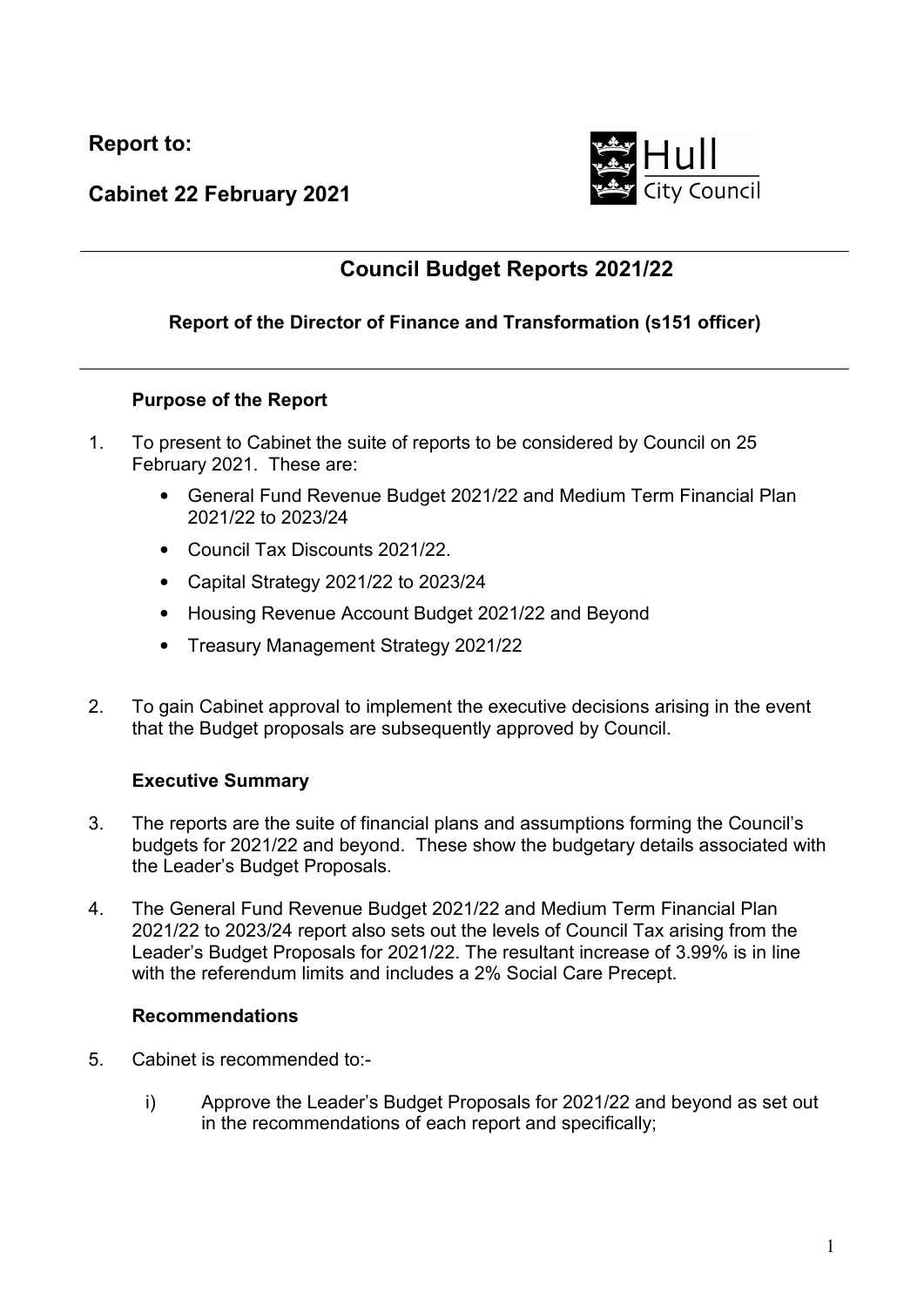- ii) Approve the Revenue Budget savings and Service expenditure allocations as set out in Appendix B (i) and D; subject to any budget amendments properly notified to and approved by Council in line with the Constitution;
- iii) Endorse the levels of Council Tax, noting the precepts of the Police and Crime Commissioner for Humberside and the Fire Authority are yet to be confirmed.
- iv) Note the comments of the Director of Finance and Transformation (section 151 Officer) on the robustness of the budget and the adequacy of reserves as set out in paragraph 66 of the General Fund Report.

## 6. **Reasons for Decisions**

To enable a set of clear proposals that will enable the Council to set a balanced budget for 2021/22 and to provide authorisation from Cabinet for the implementation of the budget savings, subject to the agreement by Council of the Budget.

#### 7. **The Town Clerk (Monitoring Officer) has made the following statement:**

- 6.1 Before setting the level of the tax, the Council must have agreed a balanced budget, differentiated by services, which is sufficient to meet estimated revenue expenditure, levies, contingencies, any deficit estimated to be brought forward from previous years, and any amounts required to be transferred between funds. The tax itself must be sufficient to cover the difference between the agreed budget less government grants credited to the consolidated revenue account, and any other expenditure which must be met from the Collection Fund, less any surplus (or plus any deficit) brought forward from previous years.
- 6.2 In addition, following the implementation of the Local Government Act 2003, the Council's Chief Financial Officer (under s151 Local Government Act 1972) is required to report to the Council on the robustness of the estimates made for the purposes of the calculations, and the adequacy of the proposed financial reserves. The Council must have regard to the report when making decisions about the calculations in connection with which it is made. The Chief Financial Officer is also obliged to report to the Council if in relation to the previous financial year it appears that a controlled reserve is or is likely to be inadequate. A controlled reserve is one where the Secretary of State has, by regulation, defined the appropriate minimum level of reserve. The s151 officer must report the reasons for that situation, and the action, if any, which he considers it would be appropriate to take to prevent such a situation arising in relation to the corresponding reserve for the financial year under consideration.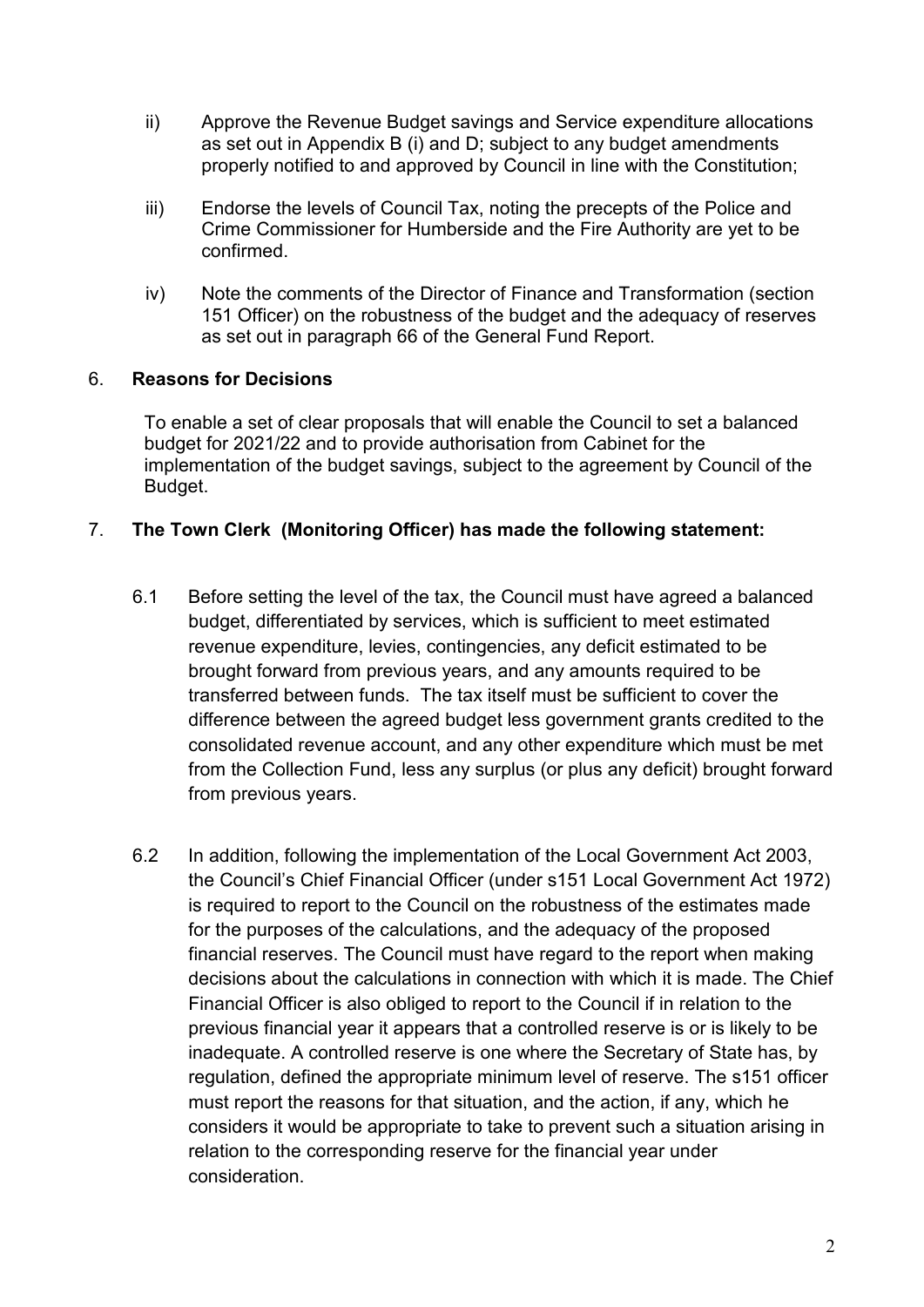- 6.3 Among the relevant considerations which Members must take into account in reaching their decisions will be the views of business ratepayers and the advice of officers. The duty to consult representatives of non-domestic ratepayers on the Council's expenditure plans is contained in Section 65 of the Local Government Finance Act 1992. Matters that the Council has to have regard to when undertaking consultation include:
	- 1. Consultation must be undertaken at a formative stage in the decision making process inviting representation on one or more possible courses of action with a view to winnowing out errors in the decisionmaker's provisional thinking
	- 2. Consultation requires a genuine invitation for advice and a genuine receipt of that advice
	- 3. It is permissible to narrow the range of options within which to consult and then decide
	- 4. There is generally no obligation to consult upon options the decision maker has discarded, unless it is necessary to establish a fair basis for genuine consideration of options
	- 5. Sufficient reasons for a proposal must be given to permit intelligent consideration and response
	- 6. Adequate time must be given for consideration and response
	- 7. The overriding requirement is for Fairness
- 6.4 In considering the advice of officers, and the weight to be attached to that advice, Members should have regard to the personal duties placed upon the Director of Finance as Chief Financial Officer. The Director of Finance is required by Section 151 of the Local Government Act 1972 and by the Accounts and Audit Regulations 2003 to ensure that the Council's budgeting, financial management, and accounting practices meet relevant statutory and professional requirements. (IA)

#### 8. **Section 151 Officer Statement**

*The proposals included in the Budget reports provide for balanced General Fund and Housing Revenue Accounts and a funded capital programme. Comments are provided within each report.* 

## 9. **Comments of Assistant Director of HR & OD**

The proposals to reach a balanced budget have some implications on staffing in terms of restrictions in recruitment, there may be some restructuring leading to staff having to be redeployed and where this is not possible there may be a small number of redundancies. The impact in terms of equality needs to be assessed with each decision taken in respect of balancing the budget.

#### 10. **Comments of Overview and Scrutiny**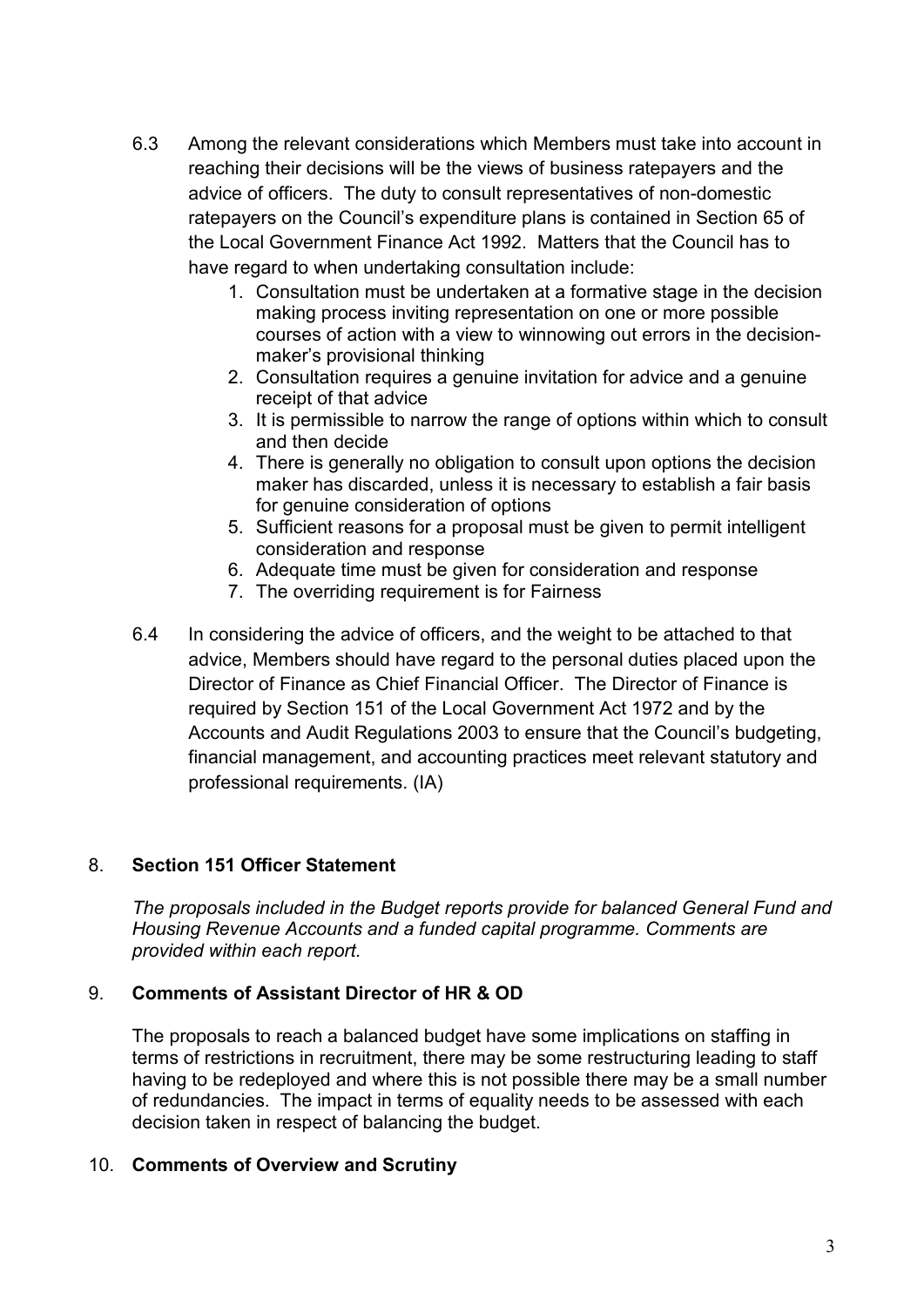This report will be considered by the Finance and Value for Money Overview and Scrutiny Commission at its Budget meeting of Friday, 19 February, 2021. Any comments or recommendations made by the Commission will be tabled alongside the report at Cabinet. (Ref. Sc6034 (FH))

*David Bell – Director of Finance and Transformation (Section 151 Officer)* 

*Contact Officer – David Bell Tel. 01482 613084* 

*Officer Interests: None*

*Background Documents:* 

#### **Implications Matrix**

| I have informed and sought advice from HR, Yes<br>Legal, Finance, Overview and Scrutiny and the<br>Climate Change Advisor and any other key<br>stakeholders i.e. Portfolio Holder, relevant Ward<br>Members etc prior to submitting this report for<br>official comments |     |
|--------------------------------------------------------------------------------------------------------------------------------------------------------------------------------------------------------------------------------------------------------------------------|-----|
| I have considered whether this report requests a<br>decision that is outside the Budget and Policy<br>Framework approved by Council                                                                                                                                      | Yes |
| Value for money considerations have been<br>accounted for within the report                                                                                                                                                                                              | Yes |
| The report is approved by the relevant City<br>Manager                                                                                                                                                                                                                   | n/a |
| I have included any procurement/commercial<br>issues/implications within the report                                                                                                                                                                                      | Yes |